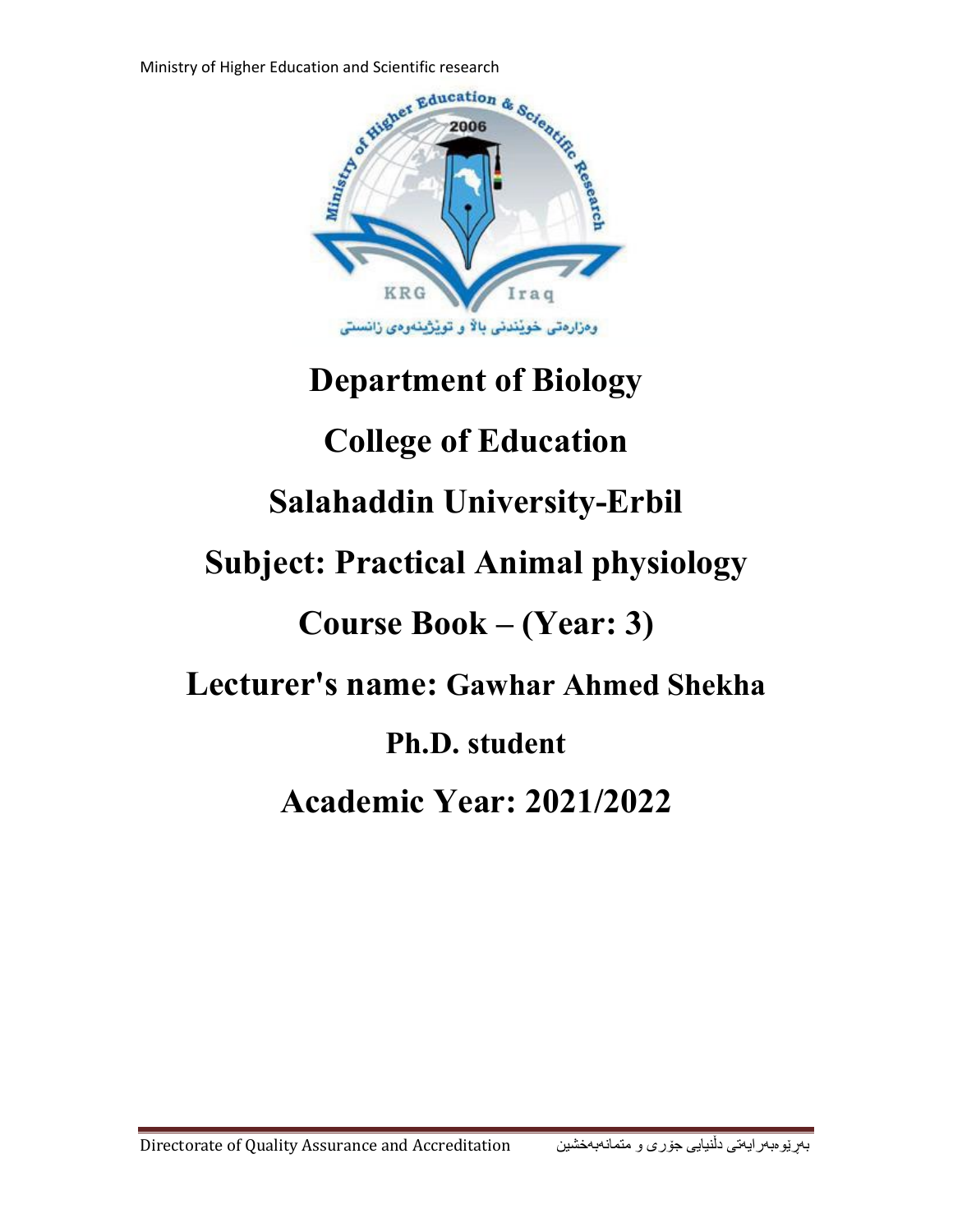| 1. Course name                | <b>Practical Animal physiology</b>                     |  |
|-------------------------------|--------------------------------------------------------|--|
| 2. Lecturer in charge         | <b>Gawhar Ahmed Shekha</b>                             |  |
| 3. Department/ College        | <b>Biology Dept./ College of Education</b>             |  |
| 4. Contact                    | e-mail: Gawhar.Shekha@su.edu.krd                       |  |
| 5. Time (in hours) per week   | Practical: 6 hrs.                                      |  |
| <b>6. Office hours</b>        | <b>Approximately 18 Hours per week</b>                 |  |
| 7. Course code                | <b>EdB0303</b>                                         |  |
| 8. Teacher's academic profile | Teacher as an important factor in the realization of   |  |
|                               | educational work is analyzed in several dimensions.    |  |
|                               | From his professional development in relation of       |  |
|                               | individual change as professional and educational      |  |
|                               | protagonist, To achieve this development teacher       |  |
|                               | necessarily must have a leader of the educational      |  |
|                               | process that will plan, manage and evaluate their work |  |
|                               | to education.                                          |  |
|                               | November 3, 2006 Date of first assignment:             |  |
|                               | Demonstrator. Biology Dept., Education College,        |  |
|                               | Salahaddin University – Erbil, Iraq.                   |  |
|                               | In May 8, 2012 Date of attainment M. Sc. Degree        |  |
|                               | Animal physiology, Department of Biology, College of   |  |
|                               | Education, University of Salahaddin – Erbil. Iraq.     |  |
|                               | Title of thesis: Study of some Hematological and       |  |
|                               | Biochemical parameters in patients with untreated      |  |
|                               | breast cancer in Erbil city.                           |  |
|                               | <b>October 10, 2013</b><br>Assist. Lecturer.           |  |
|                               | 2013 – 2014 Assist. Lecturer on Invertebrate Lab       |  |
|                               | (Undergraduate study).                                 |  |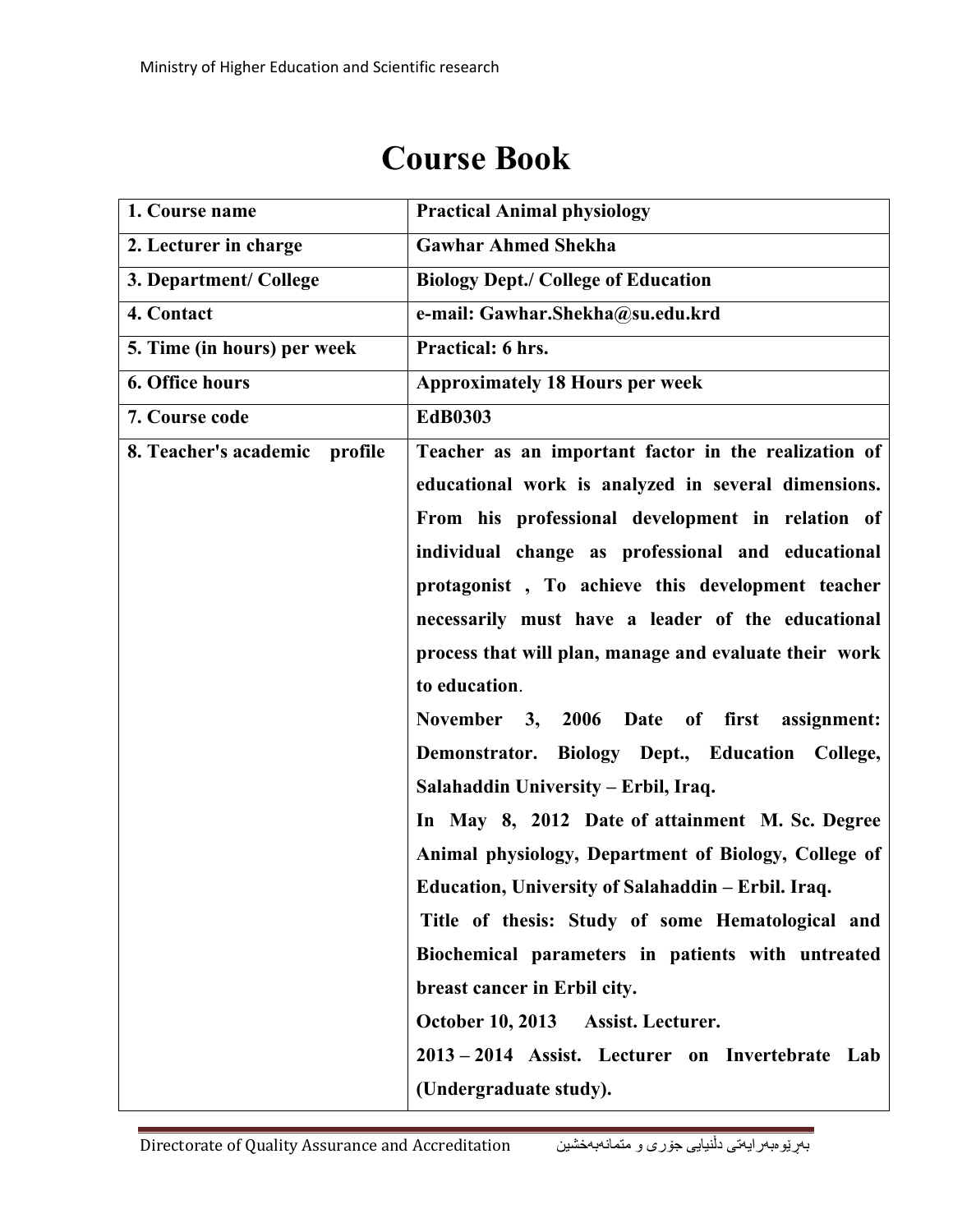|             | $2014 - 2015 - 2016 - 2017 - 2017 - 2018$ Assist. Lecturer |  |
|-------------|------------------------------------------------------------|--|
|             | on Animal Physiology Lab (Undergraduate study).            |  |
|             | promote to lecture in 2019.                                |  |
| 9. Keywords | Hematology, physiological experiments                      |  |

**10. Course overview:**

 **This course will be designed to give an overview of the field of biology (practical Animal physiology), to provide a Sufficient basis for those who wish to go on in the field to take advanced courses. Animal physiology is the study of how animals body work, or more specifically the physical and chemical processes that occur within animals. Examples of these processes include gas exchange, blood and circulation, osmoregulation, digestion, nervous and muscle systems and endocrinology also An understanding of the physiological problems animals face and how they solve those problems. As a branch of biology, Animal physiology is closely related to histology, and cytology, Animal Physiology makes extensive use of the principles and methods of physics, chemistry, and mathematics. The chemical and physical processes occurring in the organism are studied in conjunction with biochemistry, biophysics, and evolutionary laws are studied in conjunction with embryology. Animal Physiology is most closely associated with medicine, which utilizes the achievements of physiology to diagnose, treat, and prevent a variety of diseases. Clinical medicine, in turn, provides physiology with new areas of investigation.** 

**The comparative approach can help us to develop a general evolutionary framework in which to address physiological problems. By comparing how different animals solve related problems in various environments, we can begin to gain insight into physiological principles that apply across levels of organisms and environments.**

**11. Course objective:**

**The course has two primary objectives:**

- **The first is for every student to obtain a working knowledge and understanding of basic Animal physiology including Describe the systems and processes involved in and explain the physiological processes and the major organ systems of the body, including the cardiovascular, circulatory system, gastrointestinal, muscular and nerve, endocrine systems.**
- **The second is to apply these physiological principles to problem solving situations as observed in medical situations, including cardiac problems, hypertension, acid-base**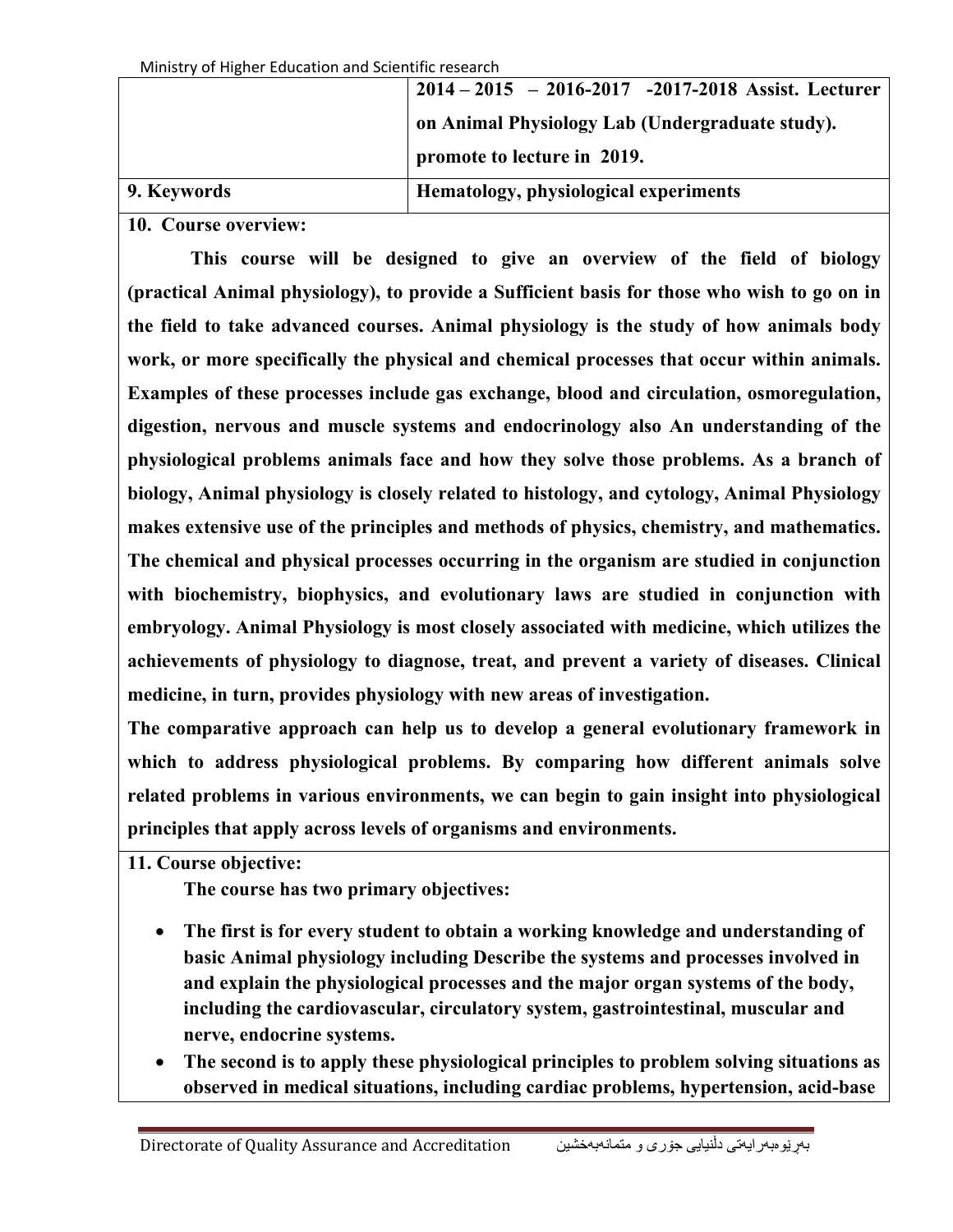Ministry of Higher Education and Scientific research

**balance disturbances, and endocrine imbalances. The end point of both objectives is to obtain a practical understanding of physiology which students can build upon.**

## **12. Student's obligation**

**The role of students and their obligations throughout the academic year include:**

- **A. Quizzes and daily activities**
- **B. 1st practical examination**
- **C. 2nd practical examination**
- **D. 3rd practical examination**
- **D. Lab activities**
- **E. Attendance of students**
- **13. Forms of teaching**

**Different forms of teaching will be used to reach the objectives of the course: by using** 

**Data-show (in power point) as well as using the white board with Colour pencils to** 

**illustrate the lecture or side's preparation, laboratory test or experiment.**

**14. Assessment scheme**

 **Course grade**

**The grade will be determined by the following assignments: Quizzes, activities and participating in lab works, daily questions and examinations during the semester.** 

| No. | <b>Exam (Evaluation)</b>            | <b>Marks</b>     |
|-----|-------------------------------------|------------------|
| 1.  | <b>Quizzes and daily activities</b> | 3                |
| 2.  | <b>1st Practical Exam</b>           | 10               |
| 3.  | <b>2nd Practical Exam</b>           | 10               |
| 4.  | <b>Attendance of students</b>       | $\boldsymbol{2}$ |
| 5.  | 3rd Practical Exam                  | 10               |
| 6.  | <b>Total Scores</b>                 | 35               |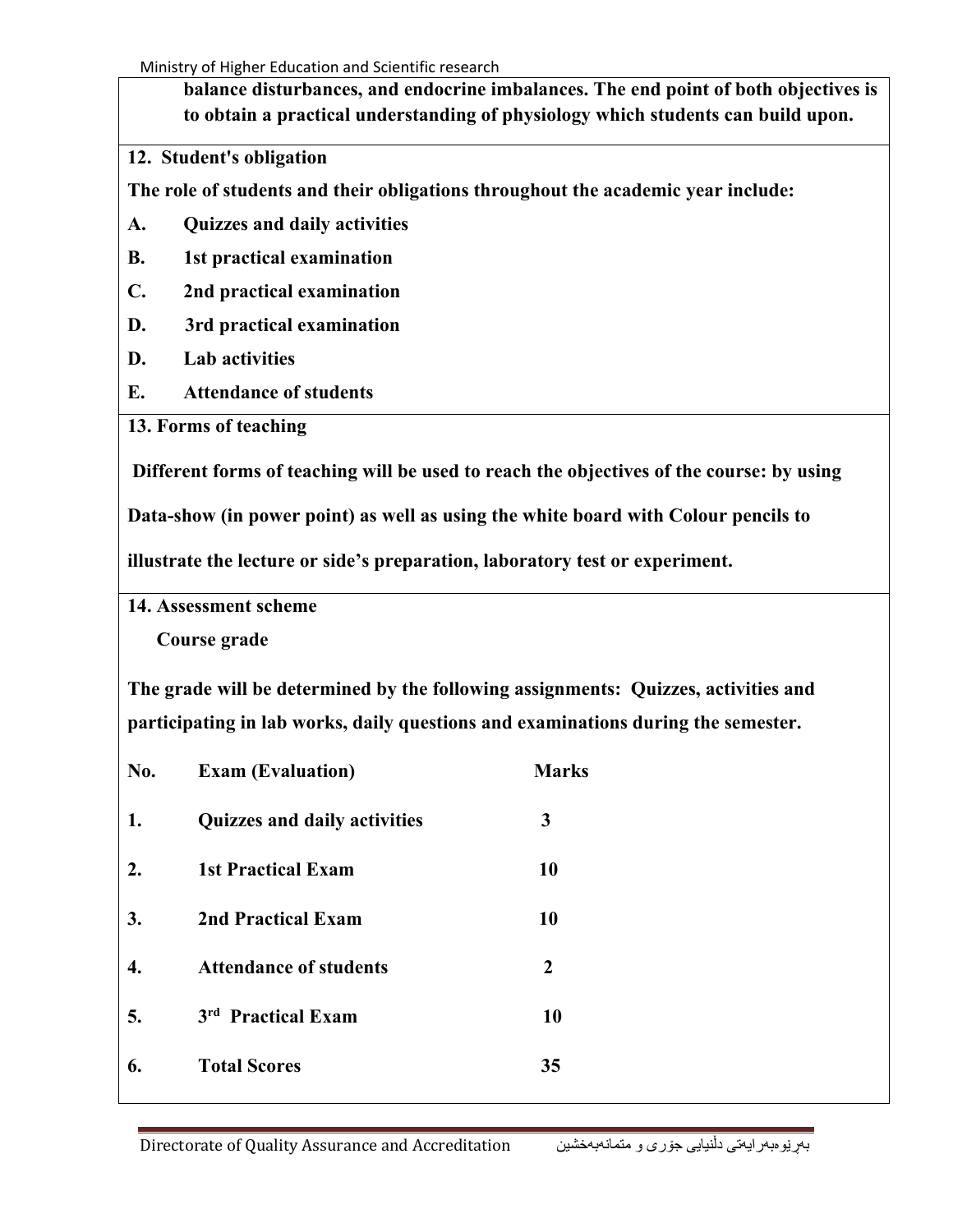## **15. Student learning outcome:**

**After completing this course, students should be able to describe, identify, and/or explain:**

- **1. The various physiological organ-systems and their importance to the integrative functions of the human body.**
- **2. Body fluid compartments and the ionic composition of body fluids.**
- **3. Movement of water and solutes between the fluid compartments.**
- **4. The concept of homeostasis, including set point, negative and positive feedback loops, and compensatory responses.**
- **5. Structure of biological membranes. Function of biological membranes including the role of membrane proteins in catalysis, recognition, and transport.**
- **6. Demonstrate an understanding of the components of human blood and character¬istics, functions, and abnormalities and disease states of each.**
- **7. Demonstrate proficiency in the skills necessary to perform blood cell counts, and evaluation of blood elements within stated limits of accuracy.**
- **8. Motility, secretion, digestion, absorption in the gastrointestinal system.**
- **9. Organization structural and functional organization of the nervous system, including the central and peripheral nervous systems, the autonomic nervous system, and the enteric nervous system.**
- **10. The resting membrane potential, the action potential, action potential propagation along the axon.**
- **11. Structure and function of skeletal muscle, including excitation-contraction coupling, sliding filament mechanism, force generation, and isometric versus isotonic contractions.**
- **12. Structure and functions of the cardiovascular system, including the mechanical and electrical properties of cardiac muscle function.**
- **13. Reflex regulation of blood pressure.**
- **14. Principles of hormone action, including structure, mechanism of release from endocrine cell, mode of transport in blood, mechanism of action in target cells, and systemic effects of important hormones.**
- **15. Structure and functions of the kidney nephrons, including glomerular filtration, tubular reabsorption, tubular secretion, and excretion.**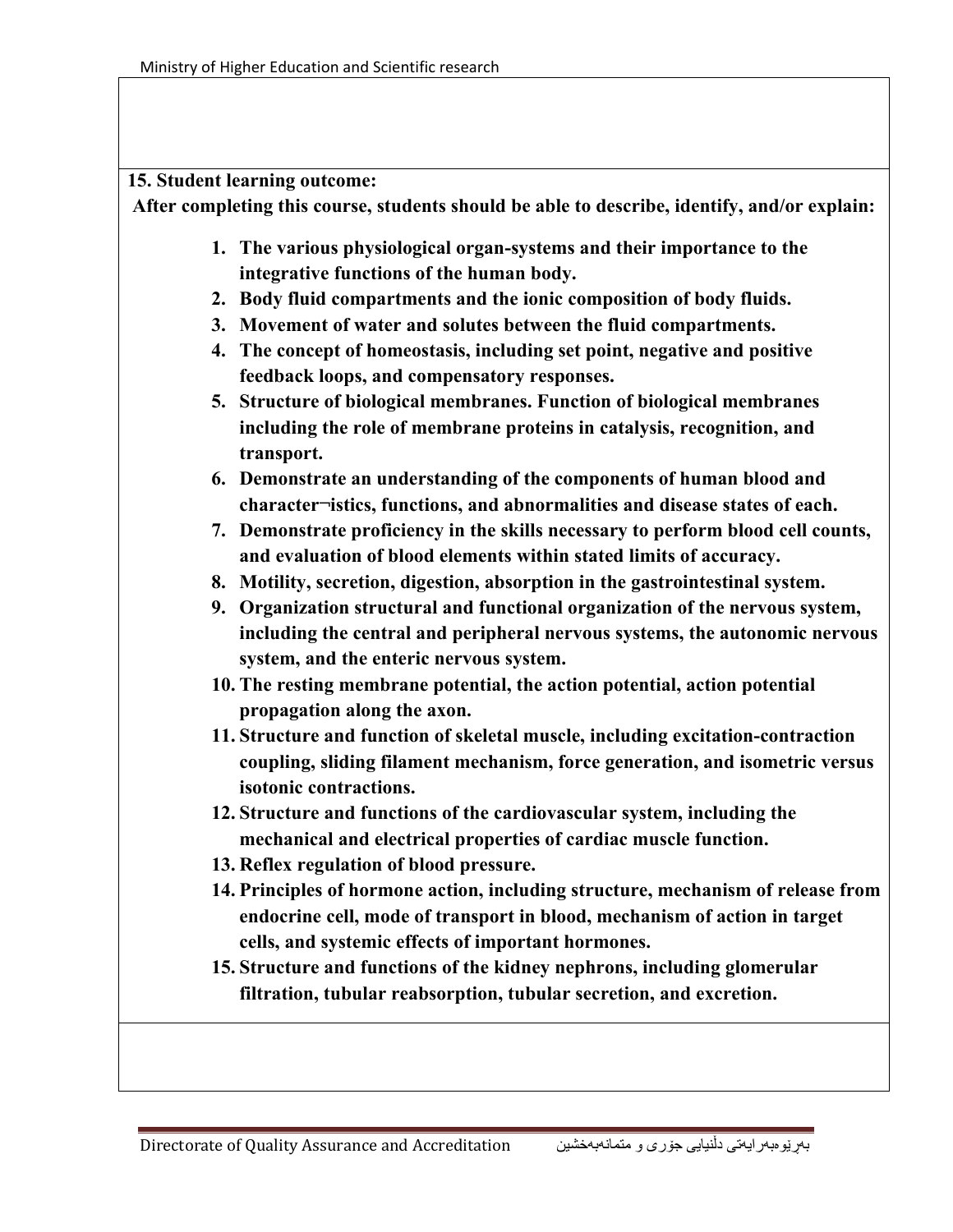## **16-Course Reading List and References**

**1-Textbook of Medical Physiology by Arthur C. Guyton and John E. Hall,** 

 **11th edition, 2006.** 

**2-Essentials of Anatomy and Physiology by Valerie C. Scanlon and Tina Sanders, 5th edition, 2007.** 

**▪ Useful references:**

**1. Experiments in physiology by Gerald D. Tharp, 5th edition, 1986.** 

**2. A laboratory guide to human physiology by Stuart Ira Fox, 2002.** 

**▪ Magazines and review (internet):**

17. The Topics: Animal physiology lab supervised by Dr. Nader Mustafa nanakali

**Lecturer's name: Gawhar A . Shekha Dr. Saman Muhsin Abdulkarim**

**18. Practical Topics** 

| Week                                             | <b>Topics</b>            |
|--------------------------------------------------|--------------------------|
| 1-Osmosis and cell permeability                  |                          |
| Purpose of lab, Background, Procedure Biological | Gawhar A. Shekha         |
| membrane, solutions depending on tonicity        | Time: $(6 hrs.)$         |
| 2-Blood groups and matching                      | Gawhar A. Shekha         |
| Purpose of lab, Background, Procedure            | Time: $(6 hrs.)$         |
| Crossmatching, blood groups and pregnancy        |                          |
| 3. Haemoglobin determination                     | Gawhar A. Shekha         |
| Purpose of lab, Background, Procedure Function,  | Time: $(6 hrs.)$         |
| factors influencing haemoglobin levels           |                          |
| 4. Red blood cell count                          | Gawhar A. Shekha         |
| Purpose of lab, Background, Procedure            | Time: $(6 \text{ hrs.})$ |
| Mammalian erythrocytes, Data interpretation      |                          |
| 5. Packed cell volume (PCV) and Blood indices    | Gawhar A. Shekha         |
| <b>Purpose of lab, Background, Procedure</b>     | Time: $(6 \text{ hrs.})$ |
| Relationship between haematocrit and haemoglobin |                          |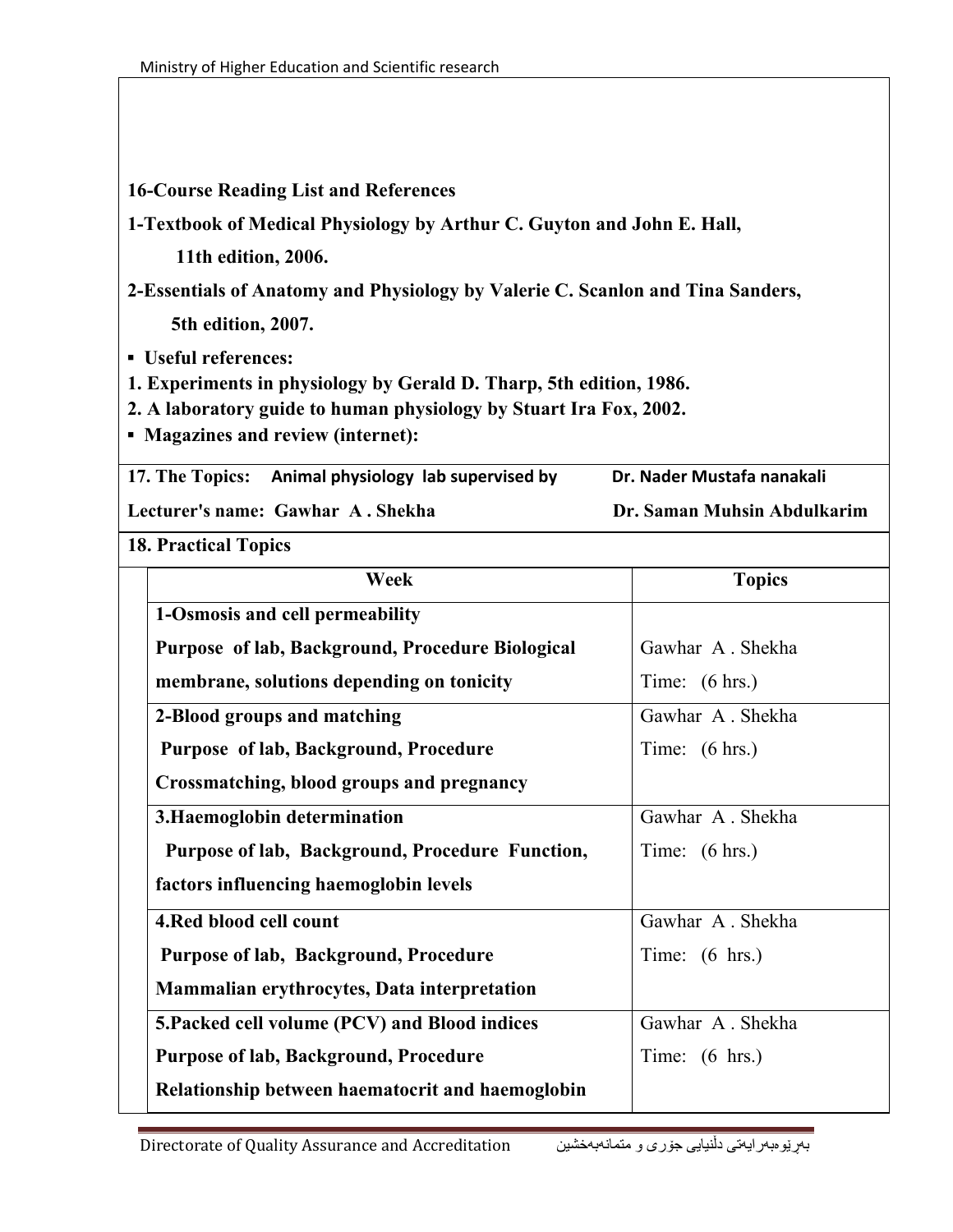| 6. White blood cell count                            | Gawhar A. Shekha         |
|------------------------------------------------------|--------------------------|
| Purpose of lab, Background, Procedure Clinical       | Time: $(6 hrs.)$         |
| significance, Causes of leukocytosis                 |                          |
| 7. Differential white blood cell count               | Gawhar A. Shekha         |
| Purpose of lab, Background, Procedure Granulocytes,  | Time: $(6 \text{ hrs.})$ |
| agranulocytes, Wright's stain                        |                          |
| 8. Blood coagulation                                 | Gawhar A. Shekha         |
| Purpose of lab, Background, Procedure Bleeding time, | Time: $(6 \text{ hrs.})$ |
| clotting time                                        |                          |
| 9. Erythrocyte sedimentation rate                    | Gawhar A. Shekha         |
| Purpose of lab, Background, Procedure                | Time: $(6 hrs.)$         |
| Normal values, Factors affecting the ESR             |                          |
| 10. Blood pressure measurement                       | Gawhar A. Shekha         |
| <b>Purpose of lab, Background, Procedure</b>         | Time: $(6 \text{ hrs.})$ |
| Systolic blood pressure, Diastolic blood pressure    |                          |
| 11. Digestion of carbohydrate by salivary amylase    | Gawhar A. Shekha         |
| <b>Purpose of lab, Background, Procedure</b>         | Time: $(6 \text{ hrs.})$ |
| physical digestion, chemical digestion, maltose test |                          |
| 12. Gastric Digestion of Protein                     | Gawhar A. Shekha         |
| Purpose of lab, Background, Procedure gastric juice, | Time: $(6 \text{ hrs.})$ |
| protease pepsin, pH                                  |                          |
| 13. Glucose tolerance test                           | Gawhar A. Shekha         |
| Purpose of lab, Background, Procedure Pancreas,      | Time: $(6 \text{ hrs.})$ |
| insulin, What is diabetes                            |                          |
| 14. Insulin shock                                    | Gawhar A. Shekha         |
| Purpose of lab, Background, Procedure                | Time: $(6 \text{ hrs.})$ |
| Hypoglycaemia, symptoms of glucose deficiency        |                          |
| 15. Microcirculation                                 | Gawhar A. Shekha         |
| Purpose of lab, Background, Procedure Capillary      | Time: $(6 \text{ hrs.})$ |
| function, autoregulation                             |                          |